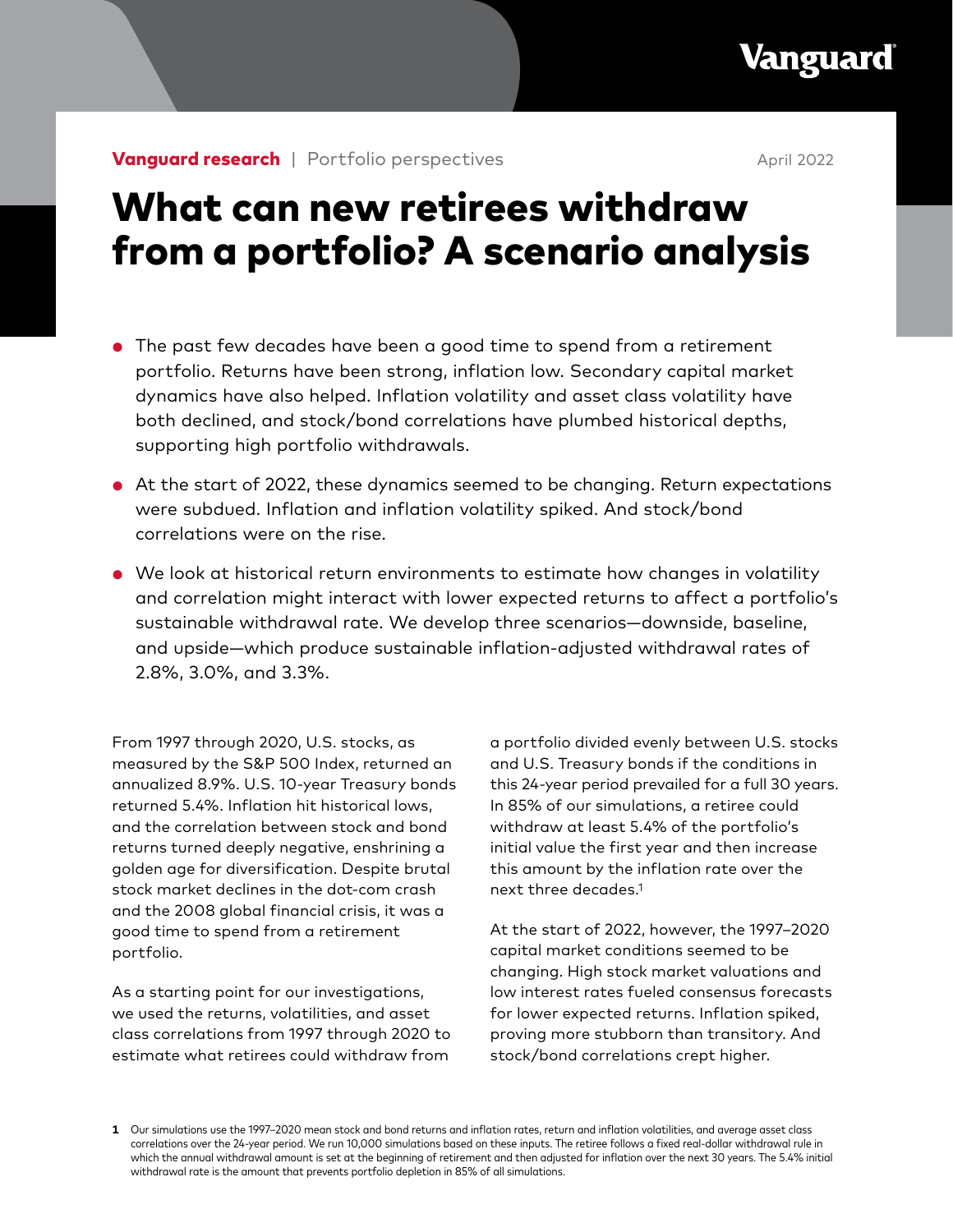What might a changing return environment mean for those reaching retirement today? Like other researchers (Finke, Pfau, and Blanchett, 2013; Benz, Ptak, and Rekenthaler, 2021), we expect that sustainable withdrawal rates will decline, most likely falling short of the "4% rule" popularized by William Bengen (1994). Bengen found that inflation-adjusted withdrawals equal to 4% of the portfolio's initial balance would ensure portfolio solvency over *any* 30-year period since 1926.

How far short? We answer this question in two steps. First, we uncover how asset class dynamics have changed in three distinct regimes over the past 60 years. As inflation and monetary policy in each period changed, asset class correlations and inflation and bond market volatility also changed. We then explore how these asset class dynamics might interact with today's return and inflation outlook to determine a portfolio's sustainable withdrawal rate.

This analysis draws on baseline, upside, and downside scenarios. In our downside scenario, a retiree would be able to withdraw an inflationadjusted 2.8% from a portfolio split between U.S. stocks and U.S. Treasury bonds. In the upside scenario, a retiree would be able to withdraw 3.3%.

## Uncertainty calls for scenario analysis

Scenario analysis is a powerful risk-management tool. It provides perspective on a range of potential outcomes to facilitate better decisionmaking. We anchor our three scenarios to the return and inflation forecasts from the Philadelphia Federal Reserve Bank's Survey of Professional Forecasters. As of March 31, 2021, this survey projected higher inflation (2.5% annually) and moderate-to-low stock (5%) and bond (2.5%) returns for the next decade.2

As illustrated in **Figure 1**, stock/bond correlations have varied with the inflation environment since 1960. We break these variations into three distinct regimes. We derive the correlations in each regime with a time-varying-parameter Bayesian vector autoregression framework, as detailed in Khang, Pakula, and Clarke (2022).3 Our delineation is consistent with the three regimes found by Song (2017), who approached the analysis with a macroeconomic focus on inflation and monetary policy.

#### **FIGURE 1.**



## **As inflation has varied, stock/bond correlations have gone through three distinct regimes**

**Sources:** Vanguard calculations, based on data from Morningstar, Inc. (intermediate-term U.S. government bond returns), Kenneth French's Data Library (U.S. total stock market return), and Robert Shiller's website (CPI) for the period from January 1, 1960, to December 31, 2020. Kenneth French's Data Library: [mba.tuck.dartmouth.edu/pages/faculty/ken.french/data\\_library.html](http://mba.tuck.dartmouth.edu/pages/faculty/ken.french/data_library.html); Robert Shiller's website: [http://www.econ.yale.edu/~shiller/data.htm.](http://www.econ.yale.edu/~shiller/data.htm)

- **2** We use these 10-year consensus forecasts, rather than Vanguard's 10-year projections (Davis et al., 2020), to emphasize the role of asset class dynamics and to minimize the role of variations among different forecasters' return projections. Note: Our analysis uses March 2021 consensus forecasts, before the post-2021 surge in inflation. The longer the current level of inflation persists, the more likely that we would need to update our scenario analysis to reflect the revision in consensus forecasts.
- **3** This Vanguard Portfolio Perspectives is based on "Sustainable Withdrawal Rates by Return Environment: A Time-Varying Bayesian Analysis," forthcoming in *The Journal of Retirement*. We direct readers to the *Journal* paper for a more comprehensive study of this topic.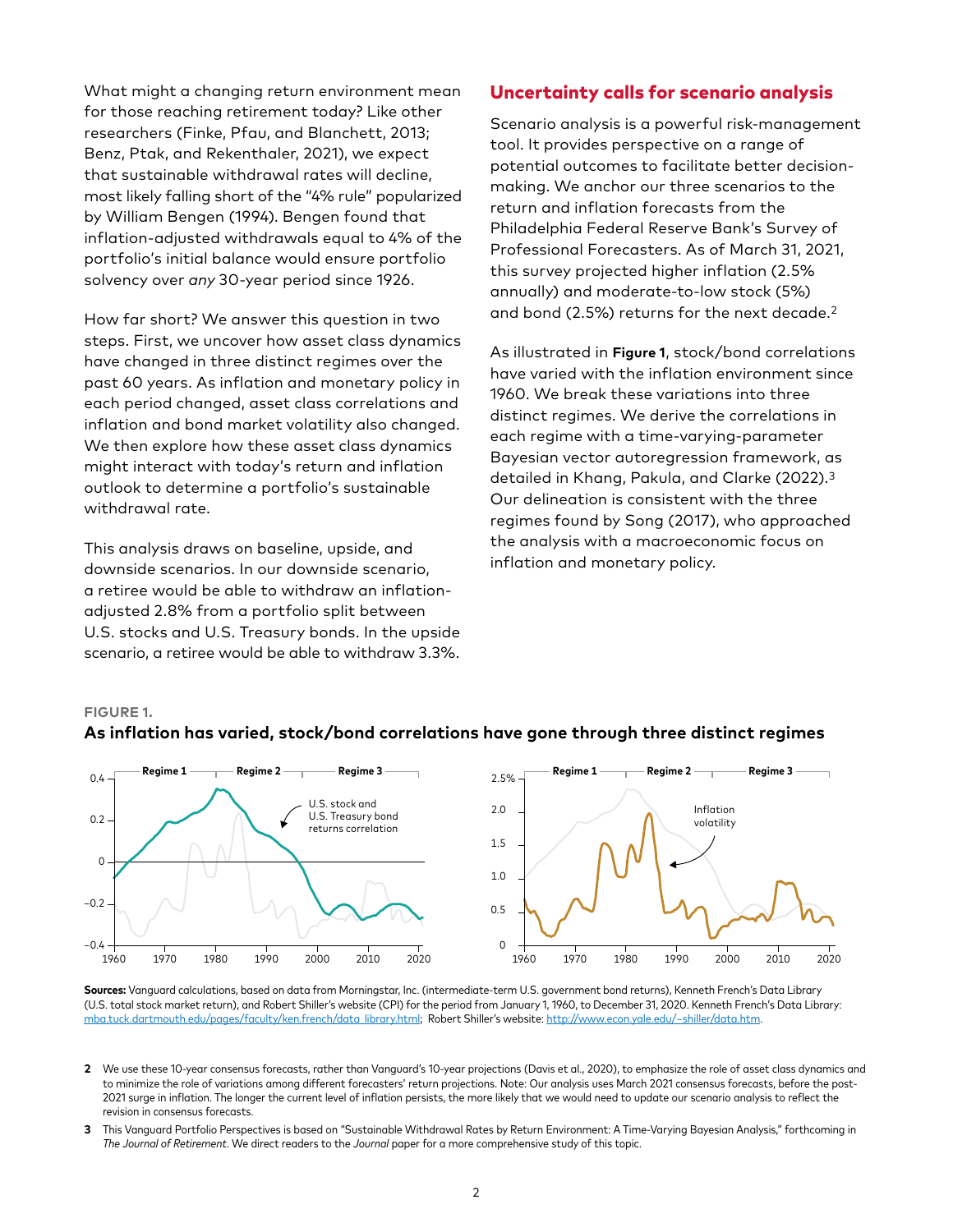We identify three regimes:

- **1. 1960–1980**. Stock/bond correlations are positive and rising, with an average correlation of 0.21. Inflation rises, with high volatility. Bond volatility is moderate.
- **2. 1981–1996**. Stock/bond correlations average 0.32 but decline from their early-1980s high. Inflation volatility declines, and bond market volatility soars, averaging 8.1%, a historical high.
- **3. 1997–2020**. Stock/bond correlations plummet, averaging –0.15 for the 24-year period. Inflation averages 1.4%, and average inflation volatility hits a historical low of 0.8%.

We use the correlations and volatilities from these regimes to model our upside, baseline, and downside scenarios. In all three scenarios, expected returns and inflation are the same: 2.5% for bonds, 5.0% for stocks, and 2.5% for inflation. Differences in sustainable withdrawal rates reflect differences in asset class correlations and volatilities.

**T** Upside scenario. As inflation rises, the capital markets adjust instantly to the new longterm level. Bond and inflation volatility resembles that of the 1997–2020 period, and stock/bond correlation remains negative. Inflation volatility is low (0.8%), bond volatility reaches a historical low (2.6%), and stock/ bond correlations track their 1997–2020 average (–0.15).

❷ **Baseline scenario**. Bond market and inflation volatility rises. Stock/bond correlations turn positive but remain below historical highs. Inflation volatility is 2%, its 1960–1980 average. Bond volatility rises to 4.5% and the stock/bond correlation averages 0.22; these values are consistent with 1981–1996 averages.

**B** Downside scenario. The transition to higher inflation triggers significant volatility in inflation and bonds. Stock/bond correlations match their post-1960 highs. Inflation volatility rises to 2.5%, slightly higher than its 1960–1980 peak. Bond volatility rises to 8.1%, and stock/bond correlations reach 0.32, matching their 1981–1996 average.

# Simulating sustainable withdrawal rates

Our portfolio allocation and spending strategies build on the design from Bengen's research:

- The sustainable withdrawal rate is the fixed real dollar amount, expressed as a percentage of the initial portfolio balance, that prevents depletion in 85% of all simulations over 30 years.
- The retiree holds a portfolio split evenly between U.S. stocks and U.S. intermediateterm government bonds, rebalanced quarterly.

**Figure 2** displays three scenarios for sustainable withdrawal rates over the next 30 years. We also include a 4% withdrawal rate to illustrate how our scenarios' rates compare with this ubiquitous rule of thumb.

#### **FIGURE 2.**

## **Sustainable portfolio withdrawal scenarios for 2022 retirees—three scenarios**

Annual inflation-adjusted withdrawal rates (estimated for the 30 years ending 2052)



**Notes:** The sustainable withdrawal rate assumes a percentage withdrawal from the portfolio's initial balance that can be increased by the inflation rate over the 30 years starting in 2022. At this rate, the portfolio would avoid depletion in 85% of all simulations.

**Sources:** Vanguard calculations, based on data from the Survey of Professional Forecasters, Morningstar, Inc. (intermediate-term U.S. government bond returns), Kenneth French's Data Library (U.S. total stock market return), and Robert Shiller's website (CPI). Kenneth French's Data Library: [mba.tuck.dartmouth.edu/pages/faculty/ken.french/data\\_library.html](http://mba.tuck.dartmouth.edu/pages/faculty/ken.french/data_library.html); Robert Shiller's website: [http://www.econ.yale.edu/~shiller/data.htm.](http://www.econ.yale.edu/~shiller/data.htm)

Like other researchers, we project that sustainable inflation-adjusted withdrawal rates in the next few decades will fall below historical rates. We enhance this insight by demonstrating that sustainable spending depends not only on returns but also on volatility and correlation.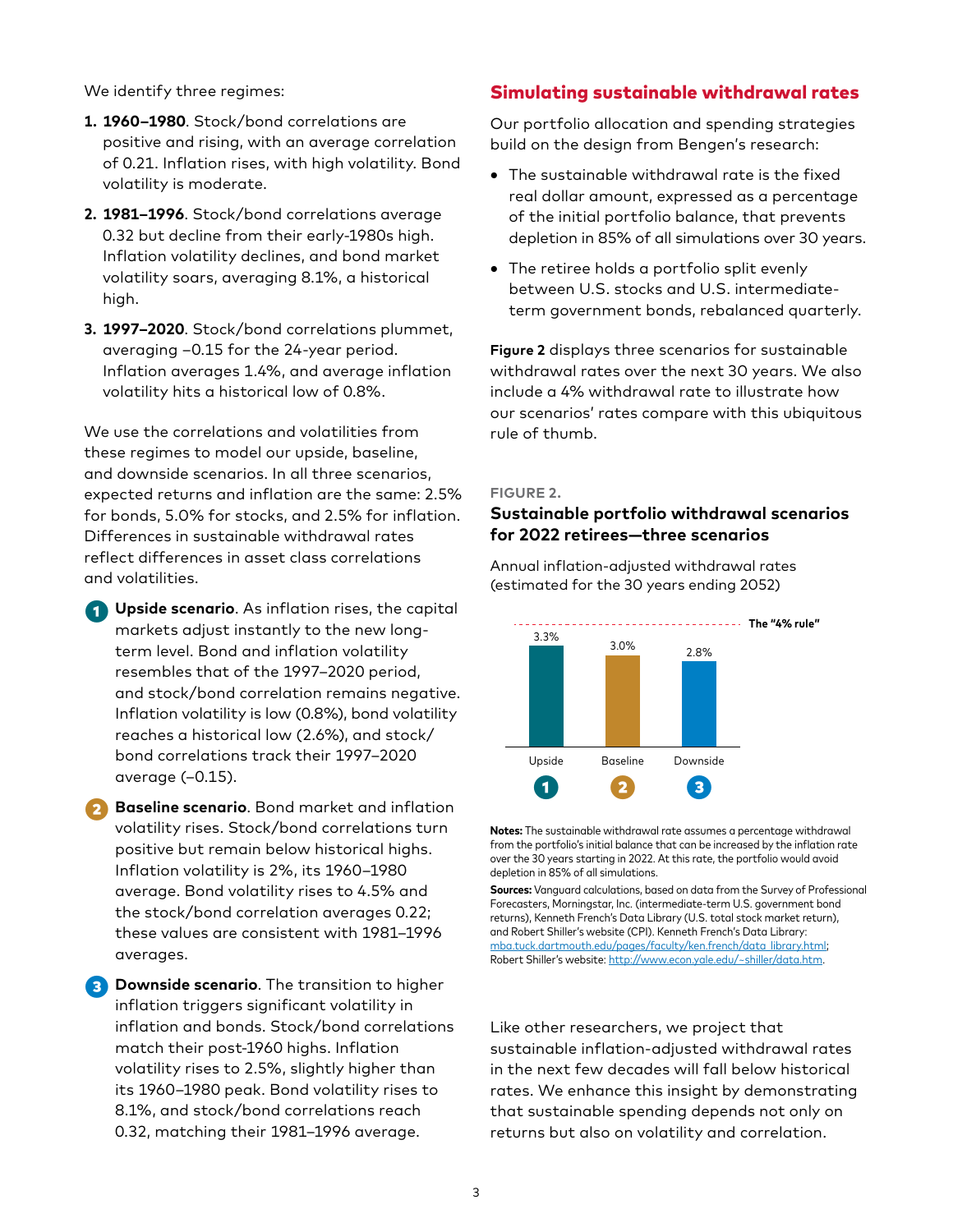# The value of a risk-management mindset

In the decades ahead, an investment portfolio's sustainable withdrawal rate is likely to fall short of its historical levels. By how much? The answer depends not only on prospective returns, but also on evolving relationships among returns, inflation, volatility, and their cross correlations. We analyze historical return regimes to capture these dynamics. We use these insights to develop scenarios that could drive sustainable withdrawal rates from 2.8% to 3.3%.

Compared with the 4% rule, these estimates are low, but hardly catastrophic. Even if the prospective return environment mirrors the worst regime in the past 60 years, analysis suggests that retirees can count on a 2.8% withdrawal rate. And for investors approaching retirement now, that rate would be applied to portfolio values that have benefited from strong stock and bond returns over the past few decades.

These scenarios can help investors and their advisors approach retirement spending with a risk-management mindset. Those who worry that rising inflation will produce significant volatility and rising asset class correlations may target spending at the lower end of the range. Those who expect that the favorable dynamics of the past two decades will continue may target the higher end. And those with a different return outlook may target a rate outside this range.4

Our scenarios can serve as a starting point for these discussions.

### References

Bengen, William P., 1994. Determining Withdrawal Rates Using Historical Data. *Journal of Financial Planning* 7(4): 171–180.

Benz, Christine, Jeffrey Ptak, and John Rekenthaler, 2021. *The State of Retirement Income: Safe Withdrawal Rates*. Chicago, Ill.: Morningstar.

Davis, Joseph, Roger A. Aliaga-Díaz, Peter Westaway, Qian Wang, Andrew J. Patterson, Kevin DiCiurcio, Alexis Gray, Jonathan Lemco, and Joshua M. Hirt, 2020. *Vanguard Economic and Market Outlook for 2021: Approaching the Dawn*. Valley Forge, Pa.: The Vanguard Group.

Finke, Michael S., Wade D. Pfau, and David M. Blanchett, 2013. The 4 Percent Rule Is Not Safe in a Low-Yield World. *Journal of Financial Planning* June 2013: 46–55.

Khang, Kevin, David Pakula, and Andrew S. Clarke, 2022. Sustainable Withdrawal Rates by Return Environment: A Time-Varying Bayesian Analysis. Forthcoming in *The Journal of Retirement*.

Song, Dongho, 2017. Bond Market Exposures to Macroeconomic and Monetary Policy Risks. *The Review of Financial Studies* 30(8): 2761–2817.

**<sup>4</sup>** Our analysis assumes that the subdued return forecasts for the next decade will persist for the full 30 years. This assumption is reasonable. As retirees spend from a portfolio, return levels and dynamics in the first decade have an outsized impact on a portfolio's long-term solvency. That said, some may be inclined to assume that stock and bond returns revert toward longer-term (higher) historical averages after 10 lean years in the beginning of their retirement. In unreported analysis, we consider this alternative and find that the sustainable withdrawal rates would be about 0.5% higher in all three scenarios.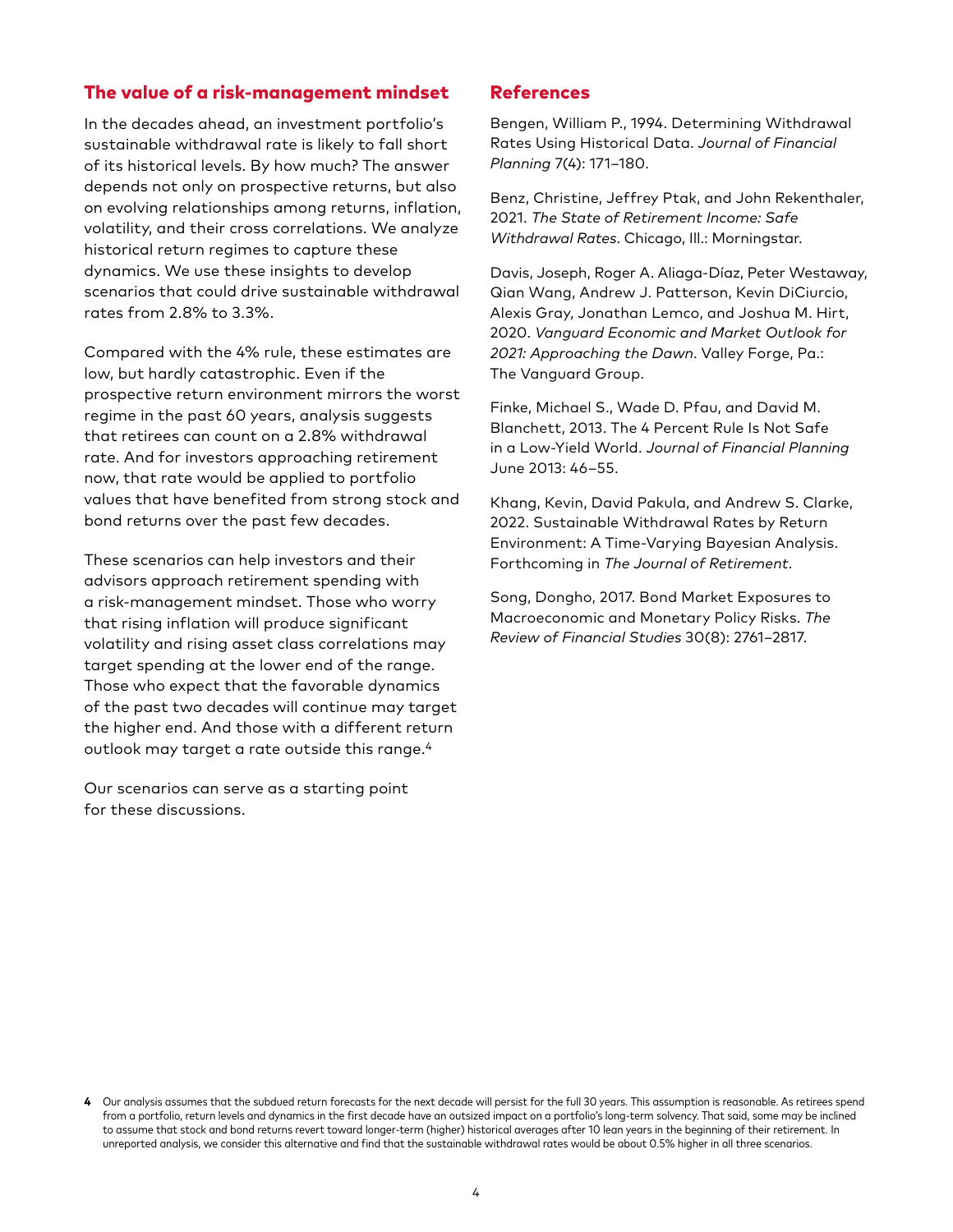# Appendix

Prospective sustainable withdrawal rates in three different transitions to the consensus expectation of higher inflation.

#### **APPENDIX 1.**

**Sustainable withdrawal rates for three scenarios with consensus forecast, including correlations** 

|                          |              | <b>Median</b> | Volatility | Sustainable withdrawal rate |       |
|--------------------------|--------------|---------------|------------|-----------------------------|-------|
|                          | <b>Stock</b> | 5.0%          | 18.0%      |                             |       |
| Upside scenario          | <b>Bond</b>  | 2.5           | 2.6        |                             | 3.32% |
|                          | Inflation    | 2.5           | 0.8        |                             |       |
|                          | <b>Stock</b> | 5.0%          | 17.6%      |                             |       |
| <b>Baseline scenario</b> | <b>Bond</b>  | 2.5           | 4.5        | 3.02%                       |       |
|                          | Inflation    | 2.5           | 2.0        |                             |       |
|                          | <b>Stock</b> | 5.1%          | 17.9%      |                             |       |
| 3<br>Downside scenario   | <b>Bond</b>  | 2.5           | 8.1        | 2.83%                       |       |
|                          | Inflation    | 2.5           | 2.5        |                             |       |

#### **Correlations**

|                          |              | <b>Stock</b> | <b>Bond</b> | Inflation |
|--------------------------|--------------|--------------|-------------|-----------|
|                          | <b>Stock</b> | 1.00         | $-0.15$     | $-0.03$   |
| Upside scenario          | <b>Bond</b>  | $-0.15$      | 1.00        | 0.06      |
|                          | Inflation    | $-0.03$      | 0.06        | 1.00      |
|                          | <b>Stock</b> | 1.00         | 0.22        | $-0.07$   |
| <b>Baseline scenario</b> | <b>Bond</b>  | 0.22         | 1.00        | 0.07      |
|                          | Inflation    | $-0.07$      | 0.07        | 1.00      |
|                          | <b>Stock</b> | 1.00         | 0.32        | $-0.08$   |
| Downside scenario        | <b>Bond</b>  | 0.32         | 1.00        | 0.05      |
|                          | Inflation    | $-0.08$      | 0.05        | 1.00      |

**Notes:** Calculations are based on TVP-BVAR estimation of data from 1960 to 2020. They use the three return environments described in Figure 1 on page 2. **Sources:** Vanguard calculations, based on data from the Survey of Professional Forecasters, Morningstar, Inc. (intermediate-term U.S. government bond returns), Kenneth French's Data Library (U.S. total stock market return), and Robert Shiller's website (CPI). Kenneth French's Data Library: [mba.tuck.dartmouth.edu/pages/faculty/ken.french/data\\_library.html](http://mba.tuck.dartmouth.edu/pages/faculty/ken.french/data_library.html); Robert Shiller's website: <http://www.econ.yale.edu/~shiller/data.htm>.